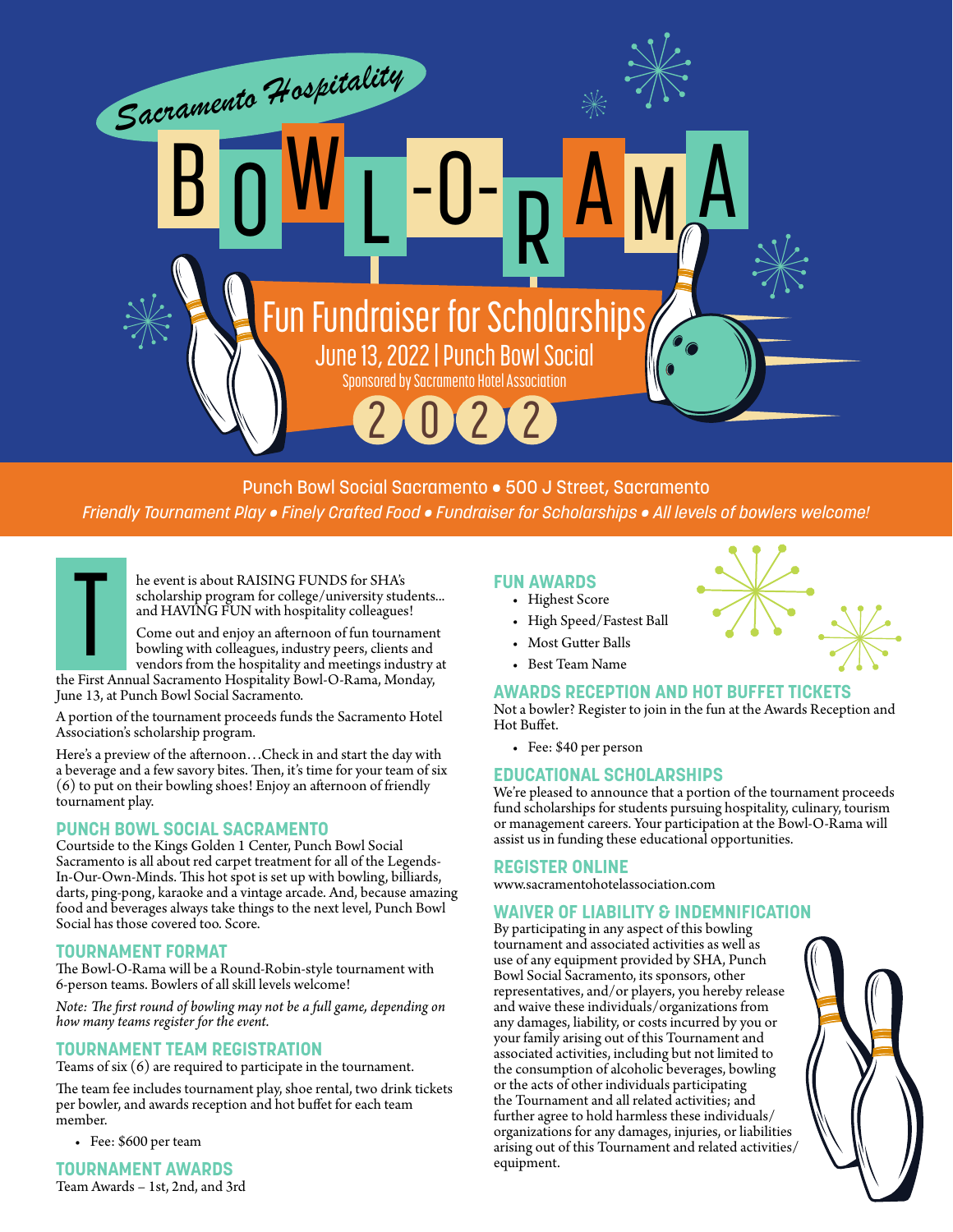

# **TOURNAMENT ATTIRE**

Tournament bowlers, sponsors and reception guests are expected to dress in a conventional and appropriate manner that conforms to generally accepted standards of good taste for similar private bowling tournaments.

#### **SHOES**

Bowling shoe rentals are included in your team's registration fee. If you have your own bowling shoes, plan to bring your shoes. If Punch Bowl Social exhausts its bowling shoe supply for the tournament, SHA bowlers may wear tennis shoes.

# **SCHEDULE OF EVENTS | June 13, 2022**

All activities at Punch Bowl Social Sacramento

| Bowling Tournament and                               |  |
|------------------------------------------------------|--|
| Hot Buffet and Awards Reception4:00pm - 6:00pm       |  |
| Beverages  Two drink tickets per registered attendee |  |



# **PARKING INFORMATION | Self-parking**

Parking validations will be provided for self-parking in The Sawyer Garage or in the Central Garage.

#### **RAFFLE PRIZES**

The Bowl-O-Rama includes opportunities to win fun prizes during the raffle drawings. Lucky ticket holders will have a chance to win weekend getaways, gift certificates, specialty wines, dinner and brunch certificates and more.

To donate a prize, contact Sacramento Hotel Association staff at (916) 441-6110, or use the online Prize Donation Form at www.sacramentohotelassociation.com.

#### **RAFFLE TICKETS**

Tickets available for purchase day of event.

#### **REGISTER TODAY**

**TOURNAMENT TITLE SPONSOR**

We look forward to seeing you Monday, June 13, at the First Annual Sacramento Hospitality Bowl-O-Rama. Join the group at Punch Bowl Social Sacramento, 500 J Street, Sacramento.



Participation and sponsorship at the Sacramento Hospitality Bowl-O-Rama offers:

- visibility for your company or lodging property;
- an opportunity to meet and build relationships with colleagues, clients and vendors from the hospitality and meetings industry; and
- an effective method of supporting scholarships for local college students pursuing hospitality, culinary, tourism or management careers

## **SPONSORSHIP BENEFITS**

Each sponsoring company will have a sponsor sign, receive recognition at the awards reception and visibility through event articles in the SHA newsletter. Sign up today! Contact SHA staff for a sponsorship packet at info@sacramentohotelassociation.com.

Online Sponsor Form at sacramentohotelassociation.com.